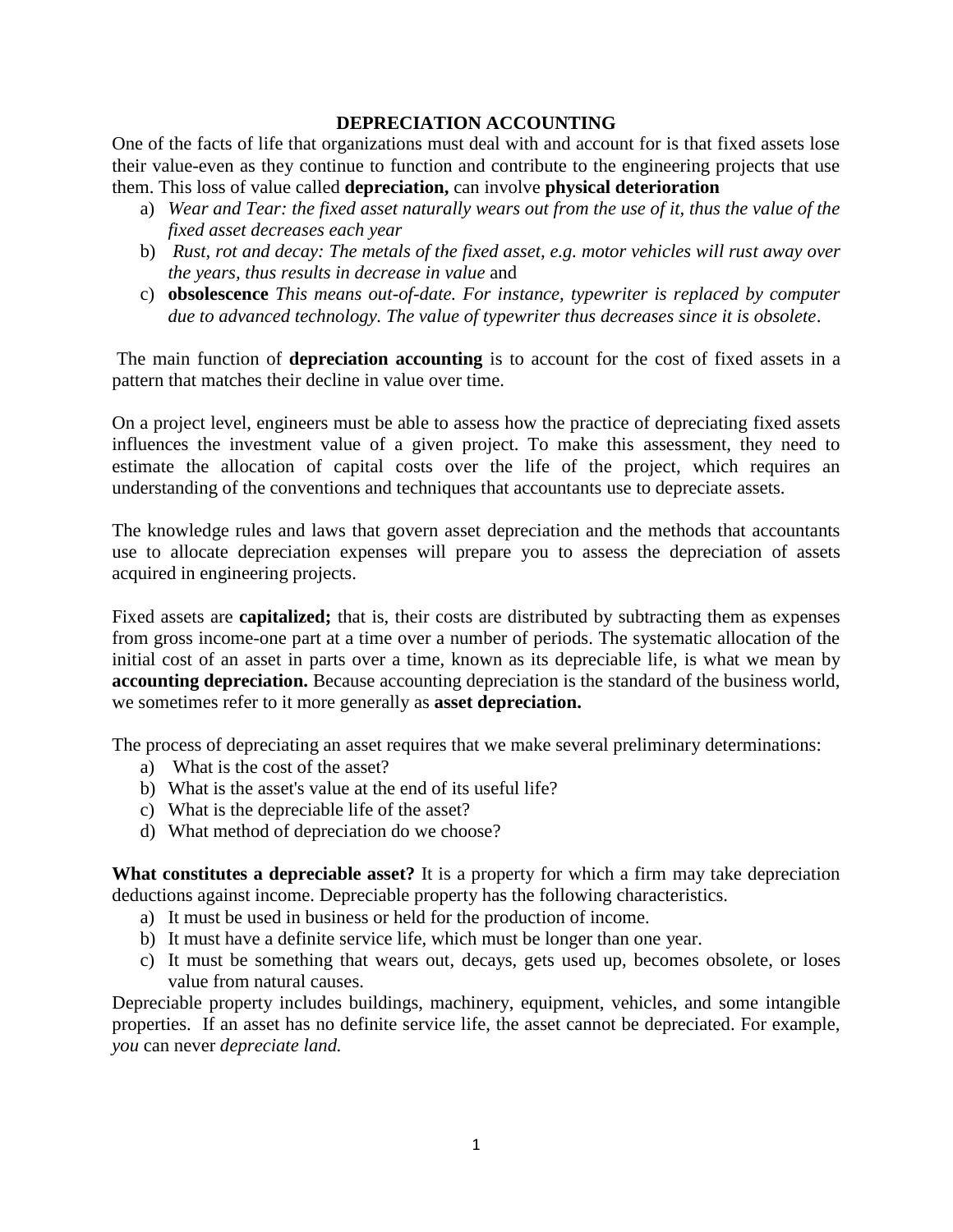## **Cost Basis**

The **cost basis** of an asset represents the total cost that is claimed as an expense over an asset's life (i.e., the sun1 of the annual depreciation expenses). Cost basis generally includes **the actual cost of an asset** and **all incidental expenses,** such as freight, site preparation, and installation. This total cost, rather than the cost of the asset only, must be the basis for depreciation charged as an expense over an asset's life. Besides being used in figuring depreciation deductions, an asset's cost basis is used in calculating the gain or loss to the firm if the asset is ever sold or salvaged.

## **Example:**

Rockford Corporation purchased an automatic hole-punching machine priced at N62,500. The vendor's invoice included a sales tax of N3,263. Lanier also paid the inbound transportation charges of N725 on the new machine, as well as a labor cost of N2,150 to install the machine in the factory. In addition, Lanier had to prepare the site before installation, at a cost of N3,500. Determine the cost basis for the new machine for depreciation purposes.

## **Solution:**

Given: Invoice price =  $N62.500$ freight =  $N725$ . installation  $cost = N2,150$ . and site preparation  $= N3,500$ . **Find:** The cost basis. The cost of the machine that is applicable for depreciation is computed as follows:

| Cost of new hole-punching machine | N <sub>6</sub> 2.500 |
|-----------------------------------|----------------------|
| Freight                           | N725                 |
| <b>Installation labor</b>         | N <sub>2</sub> ,150  |
| Site preparation                  | N3.500               |
| Cost of Machine (cost basis)      | N68.875              |

# **Useful Life and Salvage Value**

The useful life of an asset is its service life or the depreciable life. An asset's depreciable life is the number of years over which the asset is to be depreciated. The salvage value of an asset is an asset's estimated value at the end of its life; it is the amount eventually recovered through sale, trade-in, or salvage. The eventual salvage value of an asset must be estimated when the depreciation schedule for the asset is established.

# **Methods of Depreciation**

i. The **straight-line method** (SL) of depreciation interprets a fixed asset as an asset that provides its services in a uniform fashion. That is, the asset provides an equal amount of service in each year of its useful life. In other words, the depreciation rate is  $\frac{1}{N}$ ,

where N is the depreciable life. **Example:** The cost basis of an automobile is N 1,000,000 the service life is 5years while the salvage value is N 200,000. Compute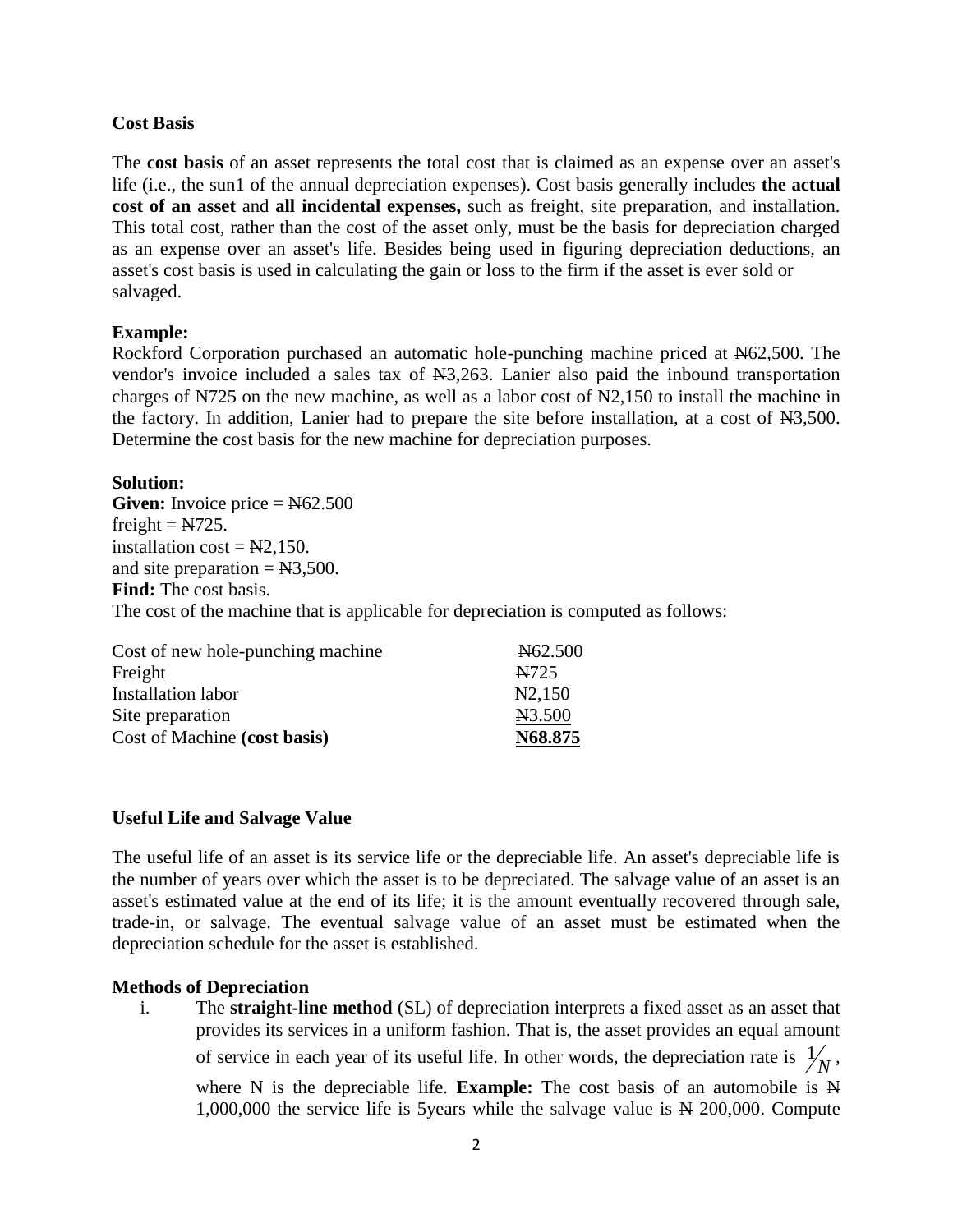the annual depreciation allowances and the resulting book values using the straightline method.

#### **Solution:**

**Given:** Cost basis (I) = N 1,000,000, *Salvage value*  $(S)$  = N200,000, and N = 5

years.

 **Find:** Depreciation ( $D_n$ ), and Book value ( $B_n$ ), for  $n = 1$  to 5.

The straight-line depreciation rate is  $\frac{1}{5}$  $\frac{1}{6}$  or 20%. Therefore, the annual depreciation charge is  $D_n = (0.20)(N1,000,000 - N200,000) = N160,000$ .

Then the asset would have the following book values during its useful life? Where *Ban,*  represents the book value before the depreciation charge for year *n.*

| $B_n = I - (D_1 + D_2 + \dots + D_n)$ |                           |                                         |  |
|---------------------------------------|---------------------------|-----------------------------------------|--|
|                                       | Year $(n)$ Depreciation   | Book value                              |  |
|                                       | $[D_n = \frac{I - S}{N}]$ | $[B_n = I - (D_1 + D_2 + \dots + D_n)]$ |  |
| $\theta$                              |                           | N <sub>1</sub> ,000,000                 |  |
|                                       | N <sub>160</sub> ,000     | N840,000                                |  |
| $\overline{2}$                        | N160,000                  | N680,000                                |  |
| 3                                     | N160,000                  | N 520,000                               |  |
| $\overline{4}$                        | N160,000                  | N 360,000                               |  |
| 5                                     | N160,000                  | N 200,000                               |  |

### ii. **Declining-Balance Method (DB)**

*N*

The second concept recognizes that the stream of services provided by a fixed asset may decrease over time: in other words, the stream may be greatest in the first year of an asset's service life and least in its last year. This pattern may occur because the mechanical efficiency of an asset tends to decline with age, because maintenance costs tend to increase with age, or because of the increasing likelihood that better equipment will become available and make the original asset obsolete. This reasoning leads to a method that charges a larger fraction of the cost as an expense of the early years than of the later years. The **declining-balance method** is the most widely used.

The declining-balance method of calculating depreciation allocates a fixed fraction of the beginning book balance each year. The fraction  $\alpha$  is obtained using the straight-line depreciation rate (  $\frac{1}{\sqrt{2}}$ ) as a basis:

 $\frac{1}{\sqrt{m}}$ (*multiplier*) *N*  $\alpha = \frac{1}{N}$ (*multiplier*), The most commonly used multipliers in the United States are 1.5 (called

**150% DB) and 2.0 (called 200% DDB. or double-declining-balance). So, a 200%-DB method specifies that the depreciation rate will be 200% of the straight-line rate.** As N increases,  $\alpha$  decreases, thereby resulting in a situation in which depreciation is highest in the first year and then decreases over the asset's depreciable life. **Example:** The cost basis of an automobile is N 1,000,000 the service life is 5years while the salvage value is N 200,000. Compute the annual depreciation allowances and the resulting book values using the doubledeclining-balance method.